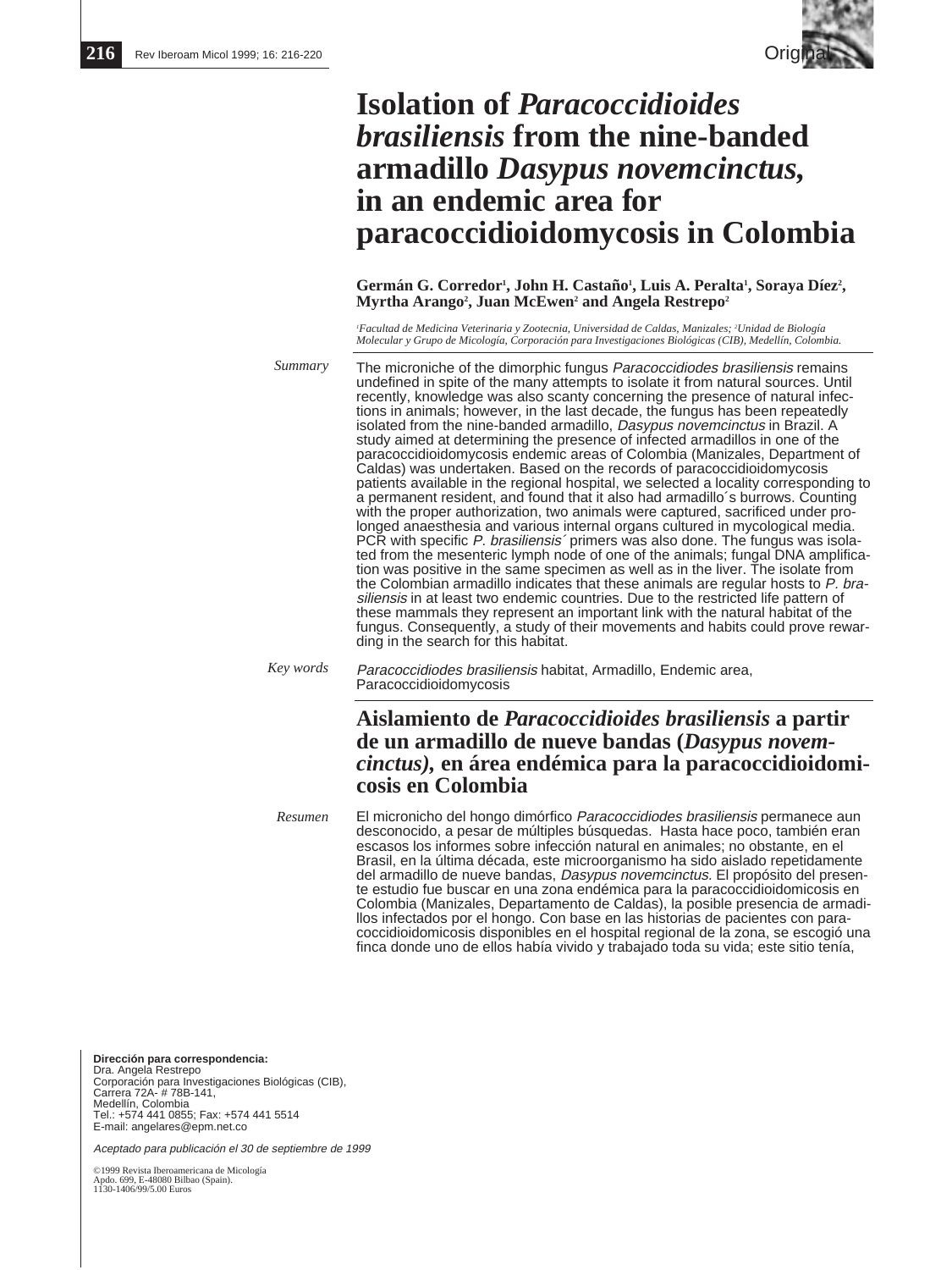además, madrigueras de armadillo. Con autorización de las autoridades respectivas, se capturaron en tal sitio dos armadillos, que fueron sacrificados por anestesia prolongada, cultivándose varios de sus órganos en medios para hongos. Se utilizó también la prueba de PCR, empleando dos iniciadores específicos para P. brasiliensis. El hongo fue aislado del ganglio mesénterico del primer armadillo; igualmente, la amplificación del ADN fue positiva en este mismo animal, tanto en el ganglio como en el hígado. La presencia de P. brasiliensis en un armadillo colombiano indica que estos mamíferos son sus hospederos habituales, al menos, en dos países del área endémica. Debido a sus costumbres regulares, los armadillos constituyen una conexión importante con el hábitat del hongo. Por consiguiente, un estudio encaminado a determinar sus hábitos, pudiera ser de importancia en la determinación del hábitat de P. brasiliensis.

*Palabras clave*

Hábitat de Paracoccidiodes brasiliensis, Armadillo, Área endémica, Paracoccidioidomicosis

Our knowledge concerning the natural habitat of the dimorphic fungus *Paracoccidioides brasiliensis,* the etiologic agent of paracoccidioidomycosis (PCM), is only partial [1,2]. The number of *P. brasiliensis* isolates from natural substrates is small; taking the soil as an example, the fungus has been isolated once from Argentina [3], twice from the same farm in Venezuela [4] and once from a coffee growing area in Brazil [5]. The fungus has also been recovered from a dog chow possibly contaminated with soil [6]. Reports on the isolation of the fungus from naturally infected animals are also rare and include bat guano [7] and penguin feces [8], as well as histopathologic observation in a squirrel monkey [9]. Since l986, however, more consistent information has been gathered concerning *P. brasiliensis* infections in the nine-banded armadillo *Dasypus novemcinctus* [10].

Quite fortuitously, while searching for *Leishmania* in sylvan reservoirs in the Pará State of the Brazilian Amazon, Naiff *et al*. found that several nine-banded armadillos harbored *P. brasiliensis* in their spleens and/or livers [11]. Shortly thereafter, the same authors repeated the observation in armadillos captured in a different region of the same State [12]. More recently, Silva *et al.* [13], Bagagli *et al.* [10], and Macedo *et al*. [14], confirmed the presence of natural *P. brasiliensis* infections in armadillos from different paracoccidioidomycosis endemic areas of Brazil. Nonetheless, the presence of natural infections in this mammal has not been informed from other Latin American countries.

We report here the isolation of *P. brasiliensis* from one of two nine-banded armadillos captured in an endemic area for paracoccidioidomycosis in Colombia. The isolation was made from a mesenteric lymph node and, additionally, specific fungal DNA amplification by PCR proved positive in this specimen as well as in the liver.

#### **MATERIALS AND METHODS**

*Area of study.* The records of 20 patients with paracoccidioidomycosis that had been detected through the National Mycology Diagnostic Net Services of the Instituto Nacional de Salud, Santa Fé de Bogotá, during the period l987-l997, at the Hospital Santa Sofía in Manizales, Department of Caldas, Colombia, were analyzed [15,16]. Particular attention was given to those cases that have lived and worked within the same locality, in the rural areas surrounding the city of Manizales. Interviews were arranged with patients and/or their relatives. A farm where one of the patients had always lived and worked was chosen for study (Figure 1). It was located at 05°05'08. 3" latitude north and 075°36'18. 6" lenght



Figure 1. Location of the study area in the Department (State) of Caldas, in Colombia.

west, 1,300 meters above sea level. The temperature fluctuates between 18-24°C and the annual precipitation ranges from 1,700 to 2,500 mm. The farm´s soil has an acid pH, is moderately fertile, rich in organic matter, loose and porous; the latter circumstance allows an adequate gaseous exchange; also, this type of soil has the capacity to retain a high humidity [17]. The terrain is planted with coffee but banana plants and some other native trees, such as *Cecropia telenivea* (yarumo), *Guadua angustifolia* (guadua), *Albizïa carbonara* (carbonero), are also present. These ecologic conditions allow to place the farm in the very humid pre-mountaineous forest (Holdridge system) [18]. In Colombia, this forest corresponds to that of the coffee growing terrains [17,19] and simultaneously, to the habitat of the nine-banded armadillo [20].

*Capture of armadillos.* Permission was obtained from the wild-life preservation authorities (Instituto Colombiano Agropecuario-ICA, Corpocaldas branch of ICA), and with the aid of an specialized hunter, two male adult *D. novemcinctus* were captured within a period of three months, in the selected locality. Immediately after capture, the animals were injected intramuscularly with a neuroleptoanesthesic combination (100 mg ketamine, 20 mg xylazine in 1 ml distilled water) and sacrificed by prolonged anesthesia. After thorough cleansing, autopsy was performed and samples from the liver, the spleen, the lungs and the mesenteric lymph nodes were taken for culture and animal inoculation. They were suspended in phosphate buffered saline and sent under refrigeration to the reference laboratory (Corporación para Investigaciones Biológicas, Medellín) for further processing.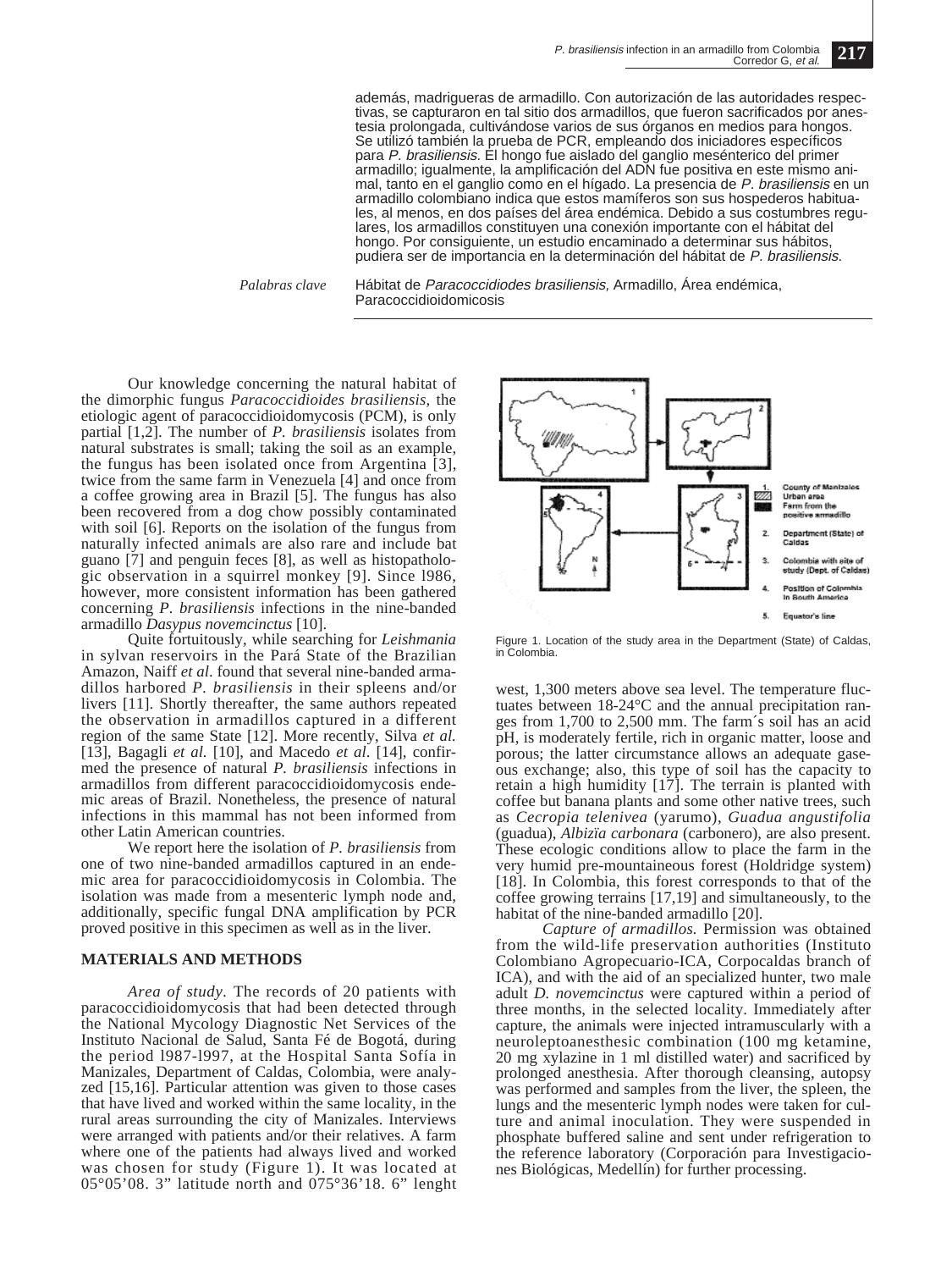

Figure 2. Primary isolation of Paracoccidioides brasiliensis from a mesenteric lymph node of a nine-banded armadillo. a) Mycelial growth at 24°C on Mycosel Agar, 6 weeks of incu-bation. Note multiple colonies, b) Microscopic appearance of the mycelial form. Observe septated hyphae and chlamydospore formation (cotton-blue preparation) (40x), c) Microscopic appearance of a yeast culture at 36°C. in trypticase soy agar. Observe multiple budding yeast cells characteristic of Paracoccidioides brasiliensis (cotton-blue preparation) (40x).

*Processing of the specimens for culture and inoculation*: Upon receipt, the biopsies were mince and/or homogenized in tissue grinders. Both type of specimens were then plated by duplicate in Mycosel and Sabouraud glucose agars (BBL, Beckton Dickinson Microbiology Systems, USA), as well as in duplicate tubes with the modified MacVeigh and Morton liquid medium [21]. Cultures were incubated at 21-24°C in the dark, for eight weeks, with weekly readings. When growth occurred, microscopic observations were carried out and mycelial growth subcultured to Sabouraud glucose agar (BBL) with thiamine and asparagine, both at  $0.1\%$ , with incubation at 36°C in order to facilitate conversion to the yeast phase [1]. The latter type of growth was subjected to microscopic observation and the presence of multiple budding yeast cells was ascertained.

A portion of the homogenized tissues were used for inoculation into the peritoneal cavity of adult, male BALB/c mice, four per tissue. These animals were fed

with animal chow and acidified water, *ad libitum*. Ten weeks after inoculation they were sacrificed by prolonged ether anesthesia and their internal organs, cultured as described above. The remaining tissues were subjected to molecular biology procedures.

*PCR determination.* Homogenized tissues (lymph node, liver, spleen) from both the armadillos and the mice inoculated with their organs, were subjected to PCR [22,23]. DNA extraction was done following the first of the five techniques reported by Van Burik [24] with a modification, namely, the initial extraction step was done by grinding with mortar and pestle on the sample frozen by liquid nitrogen. The DNA pellet was suspended in 10 µlof TE buffer (10 mM tris, pH 9, 0.1 mM EDTA) and its purity was determined by agarose gel electrophoresis, using known DNA markers as standards.

PCR was performed with a PTC 100 thermal (MJ Research, USA) in a 0.2 ml thin wall PCR tubes (Axygen Scientific, USA). The PCR mixture (50 µl each) contained 10 ng of DNA, 25 pM of each primer, 1 X PCR buffer (10 mM tris-HCl [pH  $\overline{8.8}$ ], 1.5 mM MgCl<sub>2</sub>, 50 mM KCl,  $0.1\%$  triton X-100),  $0.2 \text{ mM}$  (each) of the four deoxynucleoside triphosphates, and 1 U of *Taq* polymerase (Promega, USA).

Thermal cycling conditions for the universal primers ITS1, ITS4 [22] were as follows: Initial denaturation were (95°C, 5 min), 30 cycles of denaturation (95°C, 50 s), annealing  $(50^{\circ}\text{C}, 50\text{s})$ , primer extension  $(72^{\circ}\text{C}, 50\text{s})$ followed by one final cycle of primer extension (72°C, 7 min). When the specific primers gp43-1 (5'ATGA-ATTTTAGTTCTCTTAACCTGGCTCTT) and gp43-2 (5'CCTGCATCCACCATACTTCCTAGCCCA) [25] were used, the conditions were as follows: initial denaturation (95°C, 1 min) annealing (60°C, 1 min), and primer extension (72°C, 2 min). For the specific primers of the gene coding the 27 kDa protein [26], LO (5'CAACTCTCTTGGCTTTGGTTGAAG) and UP (5'CTGTTGTTTCCGTCCTTGCGC), the amplification conditions used this time were the following: initial denaturation (95°C, 5 min), 30 cycles of denaturation (95°C, 1 min), annealing (55°C, 1 min), primer extension (72°C, 7 min). Five microliters of the reaction product were analyzed by electrophoresis on a 0.8% agarose gel in Trisborate-EDTA buffer with ethidium bromide and visualization under UV light.

## **RESULTS**

Upon autopsy, the two animals showed no gross lesions in their internal organs. Nonetheless, after 6 weeks of incubation, agar cultures prepared from the minced tissues of the first armadillo, grew several mycelial colonies; these were tan, had short mycelia and adhered strongly to the agar (Figure 2a). Microscopically, the hyphae were thin, septated and thwarted; although intercallary chlamydospores were apparent, no other propagules were visible (Figure 2b). In the liquid medium and in the bottom of the tube, a cottony growth which was formed by hyphae with the same characteristics described above, became visible after six weeks.

Dimorphism was demonstrated when the colonies grown at room-temperature in both the agar and the liquid culture, were transferred to Sabouraud glucose agar with asparagine and thiamine and incubated at  $36^{\circ}$ C for 10 days. The corresponding cultures were soft, wrinkled and were composed of yeast cells, many of which exhibited the multiple buds that characterize *P. brasiliensis* (Figure 2c). This isolate has been deposited in the ATCC, accesion Nº 204479.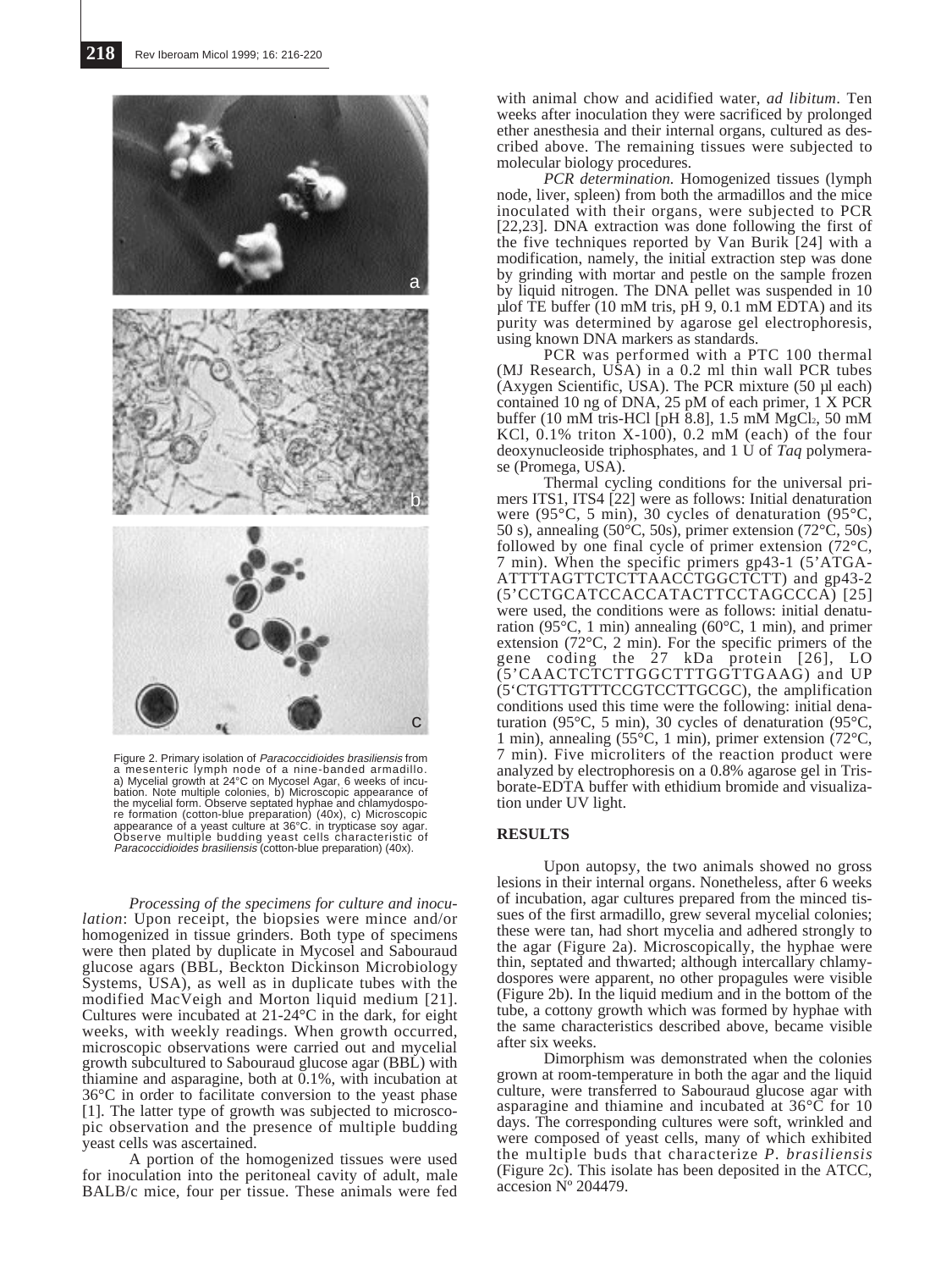

Figure 3. DNA amplification after PCR using *Paracoccidioides brasiliensis*<br>specific primers. Line 1, MW markers; Iane 2, negative control; Lane 3 and<br>13, positive controls (P. brasiliensis DNA); Lanes 4, 5, 11, 12, liver; 6, 7, 9, 10, lymph nodes. Observe bands in the position corresponding to the mesenteric lymph node and the liver of the infected armadillo.

Positive PCR amplification for the 3 sets of primers used, was obtained from the lymph node and the liver of the first armadillos and from the lungs of the mice inoculated with a fragment of the lymph node obtained from the same animal. The corresponding bands of 620 bp for the ITS1-ITS4 primers (data not shown), 1303 bp for the gene of the gp43 and 536 bp for the gene of the p27 are shown in (Figure 3).

The second armadillo proved negative in all tests. All the mice inoculated with the armadillos' viscera proved negative by culture.

#### **DISCUSSION**

To date and with the exception of man, the only other animal in which infection with *P. brasiliensis* has been definitively established by histopathology and isolation from tissues, is the nine-banded armadillo *D. novemcinctus* [10-14]. In the other animals mentioned, the bat [7] and the penguin [8], the fungus has been isolated from the feces but has not been shown in the tissues. As for the squirrel monkey [9], the fungus as it appears in the tissues does not resemble *P*. *brasiliensis*. The armadillos are amply distributed in Latin America where they occupy areas that coincide, at least partly, with the paracoccidioidomycosis endemic regions [2,10,27].

The first isolations from this mammal were those reported by Naiff *et al*., who in search for *Leishmania* reservoirs in the Brazilian region of the Amazonas river (State of Pará), surprisingly found four animals infected with the fungus as demonstrated by both histopathology and culture [11]. Further studies by the same group, allowed recovery of the fungus from 18 new armadillos, captured in the same area although in a different locality [12]. These findings were confirmed by Silva-Vergara in one animal captured in the State of Minais Gerais [13] and more recently, by Bagagli *et al*. who found four infected armadillos in the area of Botucatú, São Paulo State [10]. In the latter study, the fungus was cultured from various internal organs, including mesenteric lymph nodes, and also from the hamsters inoculated with the armadillos' tissues. Two new isolations were recently reported in Serra da Mesa, Brasil [14].

It is important to recall that the various areas from which the *P. brasiliensis-*infected armadillos had been

captured, including those in the State of Pará, had previously reported cases of paracoccidioidomycosis, indicating that the areas were endemic for the mycoses [5,28-30]. The same is true for the Colombian zone (Manizales, State of Caldas) where approximately 20 cases have been reported in the last 10 years [15,16].

As shown in Table 1, a total of 81 armadillos have been studied, as reported in the literature, and from these, 29 (35.8%) harbored *P. brasiliensis* in their internal organs. In some of these animals and at time of autopsy, there were gross lesions in some viscera, an indication that active disease and not only subclinical infection, may have occurred [10,11]. In this context, the armadillos should now be considered as regular hosts to *P. brasiliensis.*

**Table 1.** Natural Infection by Paracoccidioides brasiliensis in the nine-banded armadillo Dasypus novemcinctus.

| Author (year)          | Area of capture<br>State, Country | animals (N) animals | Positive Total studied Ref. |         |
|------------------------|-----------------------------------|---------------------|-----------------------------|---------|
| Naiff et al. (1986)    | Pará, Brazil                      | 4                   | 20                          | [11]    |
| Naiff, Barreto (1989)  | Pará, Brazil                      | 18                  | 29                          | $[12]$  |
| Silva-Vergara (1989)   | Minas Gerais, Brazil              |                     | 21                          | [13]    |
| Bagagli et al. (1998)  | São Paulo, Brazil                 | 3                   | 4                           | [10]    |
| Macedo et al. (1998)   | Goiás, Brazil                     | 2                   | 5                           | $[14]$  |
| Corredor et al. (1999) | Caldas, Colombia                  |                     | $\overline{2}$              | $\star$ |
| Total                  |                                   | 29                  | 81                          |         |
| % of positive animals  |                                   | 35.8                |                             |         |

\* Present study

Many circumstances make members of the genus *Dasypus*, important animals for research purposes. For instance, they have a deficient immune system which renders them susceptible to certain chronic microbial infections such as leprosy, and as demonstrated by the Brazilian [10] and the present Colombian experiences, also to paracoccidioidomycosis. These mammals are heterothermic and capable of regulating their metabolism accordingly [31]; furthermore, they are long-lived and as such may develop latent infections [31,32]. Their capacity to excavate the soil at great speed and to depths between 3.5 to 7 meters [31-33], probably allows their exposure to infected aerosols. Alternatively, their alimentary habits which include disturbing ants colonies, uprooting grasses and collecting leaves, may also facilitate and increase such exposure [31-33].

Of interest, the habitat for *D. novemcintus* spans from the northern part of Mexico, including some of the neighboring southern states of the United States, to Brazil and parts of Argentina [19,34-36]. This distribution coincides partly with the endemic areas for paracoccidioidomycosis [1,28]. Such areas share a certain number of ecological factors, among which the most important ones are high precipitation rates, presence of forests and of abundant water courses, short winters, rainy summers, as well as temperatures between  $14^{\circ}$ C and  $27^{\circ}$ C [34-36]. Additionally, in the armadillo's burrows, the environmental changes would be minimal thus increasing the possibilities for a stable fungal microniche such as postulated by Borelli [34].

The finding of naturally infected nine-banded armadillos in Brazil [10-14] and also in Colombia, clearly demonstrate that this mammal is regularly infected with *P. brasiliensis.* Furthermore, in three isolated areas of Colombia surveyed because they were the place of birth and only residence of children with paracoccidioidomycosis, regression analysis revealed that those inhabitants referring contacts with armadillos, had a significantly higher rate of positive reactions to paracoccidioidin. Probably